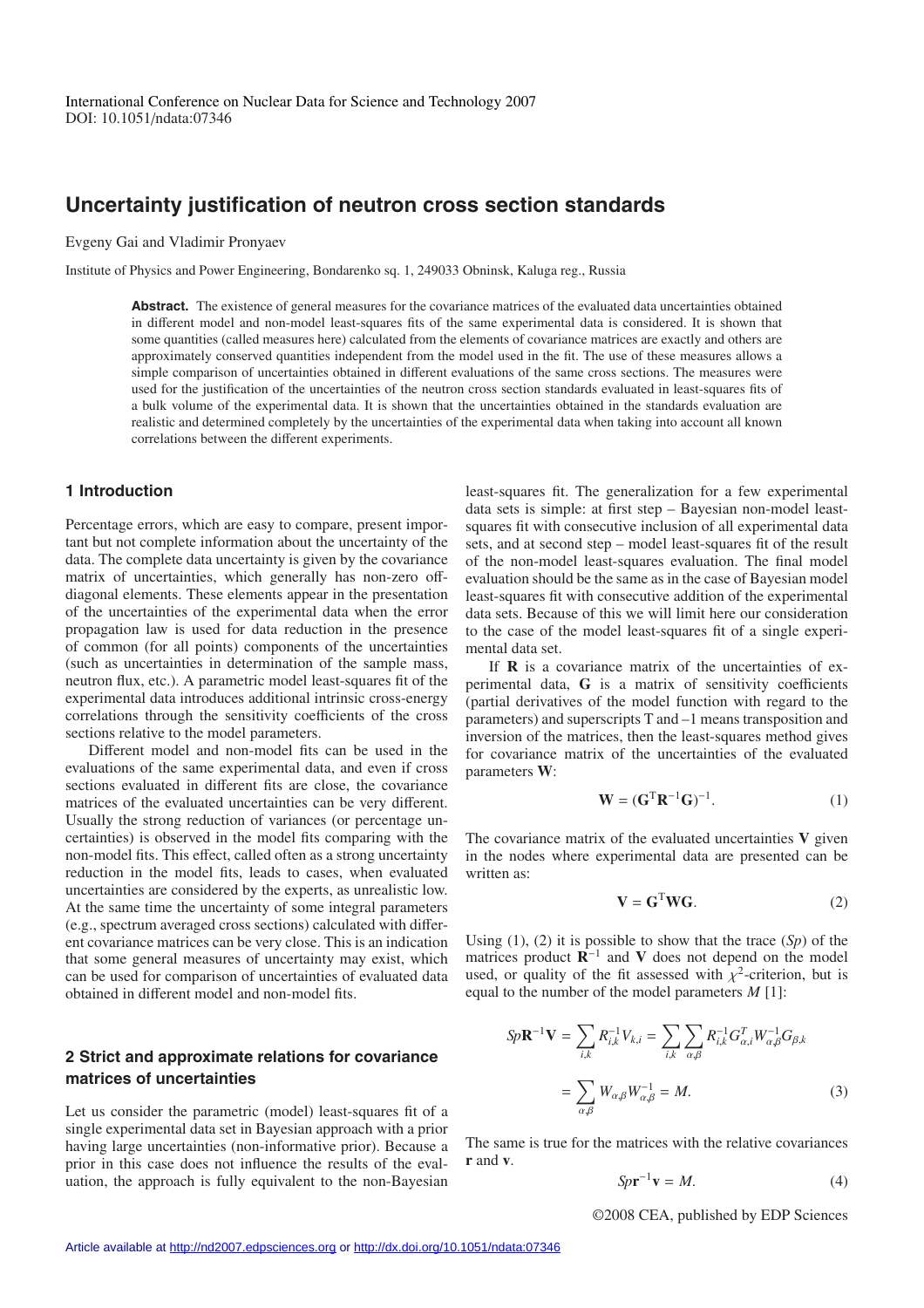Similarly, it can be shown, that:

$$
VR^{-1}V = V
$$
 (5)

$$
\mathbf{v}\mathbf{r}^{-1}\mathbf{v} = \mathbf{v}.\tag{6}
$$

If the number of parameters is less than the number of data points, **V** and **v** have no inverse matrices, so  $V \neq R$  and  $v \neq r$ . Relations (3)–(6) exhaust known to us relations strict for any model fit.

It can be shown that the next relations are strict for power polynomial fit in all cases and approximate, in general, for any other model fit of single experimental data set (or result of non-model least-squares fit for many data sets):

$$
\sum_{k,j} R_{i,k}^{-1} V_{k,j} = 1, \tag{7}
$$

for any line *i*, and

$$
\sum_{i,k,j} R_{i,k}^{-1} V_{k,j} = N \tag{8}
$$

$$
Det(\mathbf{V} - \mathbf{R}) = 0 \tag{9}
$$

where *N* is the number of data points (energy nodes) and *Det* is the determinant of the matrix.

In case of power polynomial model, the quality of the fit does not influence the accuracy of the equalities  $(7)$ – $(9)$ , but it is not so in a general model case. The equalities were obtained analytically for a power polynomial model. In general case, they are based on conditions of necessity and sufficiency of existence of the solutions, when they are going through the experimental points. The equalities  $(3)$ – $(9)$  were checked numerically in the fits with different Pade analytical expansion ´ models.

The equalities (3)–(9) can be used for checks of covariance matrices of uncertainties of evaluated data obtained in different least-squares fits of the same experimental data.

Using the expression of the determinant through the matrix elements  $(V_{i,k} - R_{i,k})$  for the line *i* and corresponding co-factors to these elements  $A(V_{i,k} - R_{i,k})$ , we can write for any line  $i = 1, \ldots, N$ :

$$
\sum_{k} V_{i,k} A(V_{i,k} - R_{i,k}) = \sum_{k} R_{i,k} A(V_{i,k} - R_{i,k}).
$$
 (10)

There are two general measures of uncertainty [1] that are strictly invariant for a wide range of model evaluations. Let  $\bar{y}_{WG}$  is the mean value of the data  $y(x_k)$ , evaluated in points  $x_k$ and weighted by the elements of the experimental covariance matrix:

$$
\bar{y}_{wa} = \frac{\sum_{i,k=1}^{N} R_{i,k}^{-1} y(x_k)}{\sum_{i,k=1}^{N} R_{i,k}^{-1}}.
$$
\n(11)

For all model evaluations with regression functions having a constant shift as one of the parameters,  $y(x, p)$  =  $p_1 + g(x; p_2, \ldots, p_M)$ , the uncertainty of the weighted mean value of the evaluated data as defined by (11) does not



**Fig. 1.** Covariances between evaluated value at 0.2 MeV and other points (line or row of the covariance matrix elements) obtained in the model (RAC R-matrix and PADE2 analytical expansion) and nonmodel (GMA) fits of  ${}^6$ Li(n,t) data.

depend on the model and is equal to the uncertainty of the weighted mean value of the experimental data:

$$
P_{wa} = \langle (\Delta \bar{y}_{wa})^2 \rangle = \frac{\sum\limits_{i,k,l,m} R_{i,k}^{-1} V_{k,l} R_{l,m}^{-1}}{\left(\sum\limits_{i,k} R_{i,k}^{-1}\right)^2} = \frac{1}{\left(\sum\limits_{i,k} R_{i,k}^{-1}\right)}.
$$
 (12)

In some cases, it is impossible to single out a constant shift as a parameter. If a constant factor can be singled out as one of the approximate parameters of the regression function, the relation similar to (12) can be written for the relative covariances. The relation for the relative covariances is also valid when (12) is valid for absolute covariances, but not vice versa.

Relation (10) shows that the sum of the elements of a line (row) of the covariance matrix of evaluated data weighted with their co-factors is close to the sum of the elements for the same line (row) of the covariance matrix of experimental data weighted with their co-factors. At the same time the practice of the fits using different model and non-model approaches had shown that even unweighted sums of the elements of the same line (row) of the evaluated data are very close when fits are close. To illustrate this, the comparison of the elements of the line (row) of covariance matrices of data evaluated for five experimental data sets of  ${}^{6}Li(n,t)$  standard cross section in non-model (GMA) and model (RAC R-matrix and PADE2 analytical expansion) [2] is shown on figure 1. The line (row) presents covariances between data at 0.2 MeV neutron energy and data at other neutron energies. The value given at 0.2 MeV presents the variance. As we see the variances are very different in the model and non-model fits, but the sum of the elements of the covariance matrix for given line (row) differs only at 1.6 per cent and this difference for the sum of all elements of covariance matrices evaluated in different approaches is even less. High value of variances in the nonmodel fit is compensated by higher values of covariances near diagonal of covariance matrix of uncertainties in the model fits. Because uncertainty of important integral quantities calculated with evaluated data may include different types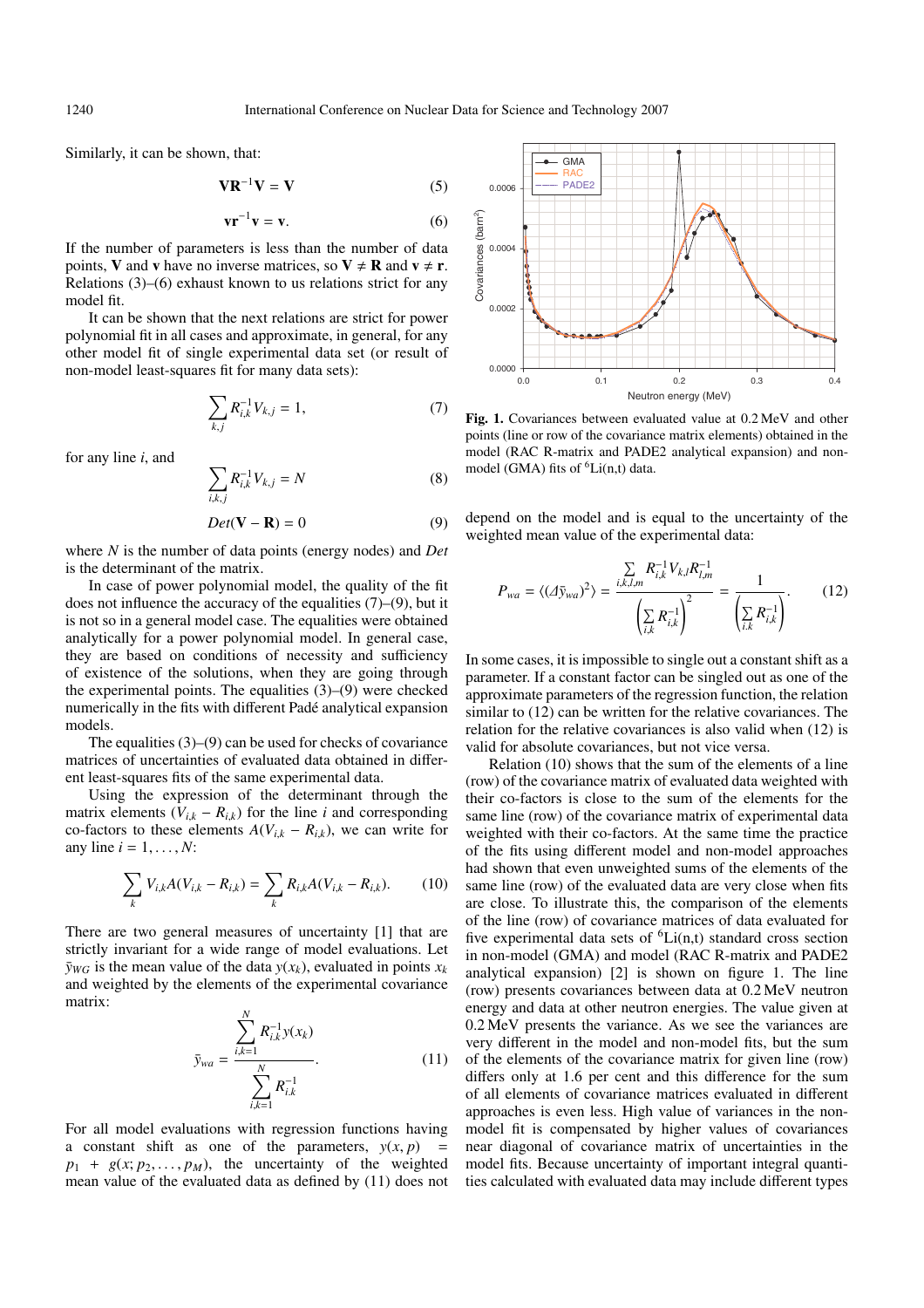

**Fig. 2.** Percentage uncertainties of the evaluated cross section for the  ${}^{6}Li(n,t)$  reaction: thick solid-line histogram – estimation given by CSEWG experts; short-dashed line – GMA result with full GMA database, including experimental data for the  ${}^{6}Li(n,t)$ ,  ${}^{6}Li(n,n)$  and  ${}^{6}$ Li(n,total) reactions; thin solid line – uncertainties in the GMA combined fit for standards; long-dashed and dot-dashed lines – EDA and RAC R-matrix results, respectively.

of weighted sums, this property of least-squares fit is very important. Even if the covariance matrices of the uncertainties of the evaluated data look differently, uncertainty of integral parameters calculated with these data can be very close.

### **3 Uncertainty of the standard cross sections**

The uncertainties obtained in an earlier standards evaluation [3] were considered to be unrealistically low by the experts of the US Cross Section Evaluation Working Group (CSEWG). New standards evaluation has the variances (or percentage uncertainties) close to the previous evaluation [2, 4]. Figure 2 shows the percentage uncertainties for  ${}^{6}$ Li(n,t) standard cross section, where initial evaluation was obtained in the R-matrix model fit, and figure  $3 -$  for  $235$ U(n,f), where initial evaluation was obtained with non-model GMA fit of the experimental data. The final evaluations were obtained as combined fit of R-matrix results for light nuclides with all available experimental data for heavy nuclides including ratios of the cross sections.

The CSEWG estimated the uncertainties as a possible corridor of errors within which 2/3-rd of modern days experimental results should fall. No estimation of correlative properties of the uncertainties is given. They did not account any reduction of the uncertainties because of inclusion of the relations between partial and total cross sections, use of experimental data for inverse channels of reactions and additional observables in the model fits. This is clearly seen from figure 2 for  ${}^{6}Li(n,t)$  reaction. Evaluated uncertainties in GMA non-model fit below 0.05 MeV are very close to the CSEWG estimated uncertainties. Above 0.05 MeV the measurements of total and elastic cross sections contribute in the reduction of the (n,t) reaction uncertainty evaluated in non-model GMA fit. Use of R-matrix model substantially reduces the percentage uncertainties below 0.05 MeV because



**Fig. 3.** Percentage uncertainties of the evaluated cross section for the  $^{235}$ U(n,f) reaction: thick solid-line histogram – estimation given by CSEWG experts; short-dashed line – GMA result with full GMA database, including experimental data for reactions induced by neutrons at  ${}^{6}Li$  and  ${}^{10}B$ ; thin solid line – GMA combined fit for standards with inclusion of R-matrix results for 6Li and 10B.

of low uncertainty of the experimental data at thermal point propagates in the model fit to the range with  $1/v$  cross section behavior. The low percentage uncertainty is obtained also near the position of the resonance at 0.235 MeV. The difference between two R-matrix results is explained by the different presentation of the experimental uncertainties in EDA and RAC codes. Use in R-matrix fit a large amount of experimental data for inverse reaction channels and other observables, which are not accounted in GMA non-model fit, as well as common reduction of percentage uncertainties in the model comparing with non-model fits as shown in figure 1, explain the difference between CSEWG and  ${}^{6}$ Li(n,t) standard reaction evaluation uncertainty.

Influence of the R-matrix fit of <sup>6</sup>Li(n,t) and <sup>10</sup>B(n, $\alpha$ ) reactions on the  $^{235}$ U(n,f) standard cross section is small and limited by the neutron energy below 0.2 MeV (fig. 3). The low percentage uncertainties obtained from the GMA combined fit of the  $^{235}U(n,f)$  cross section for neutron energies between 0.5 and 10 MeV are the consequences of low uncertainties (at 2 per cent level) assigned by the experimenters to the results of absolute cross section measurements. The same is true at 14 MeV, where no large differences between the GMA results and experts' estimation are observed. There are many high precision absolute measurements done with different methods at this point.

For analysis of uncertainties of the  $^{235}$ U(n,f) cross section in the energy range from 0.5 to 5 MeV the spectral distribution of differences between the results of absolute measurements in this energy range and evaluated standard values were analyzed. The data were split up in 2 groups: measured before and after 1980. Measurements done after 1980 have been considered as modern measurements. We have clearly seen that the general spread of data is less for this group than for the group of old measurements. 2/3-rd of data points for modern experiments falls in less than 1.5% error corridor. This agrees with a CSEWG estimation in 1.5–2.3% for this energy